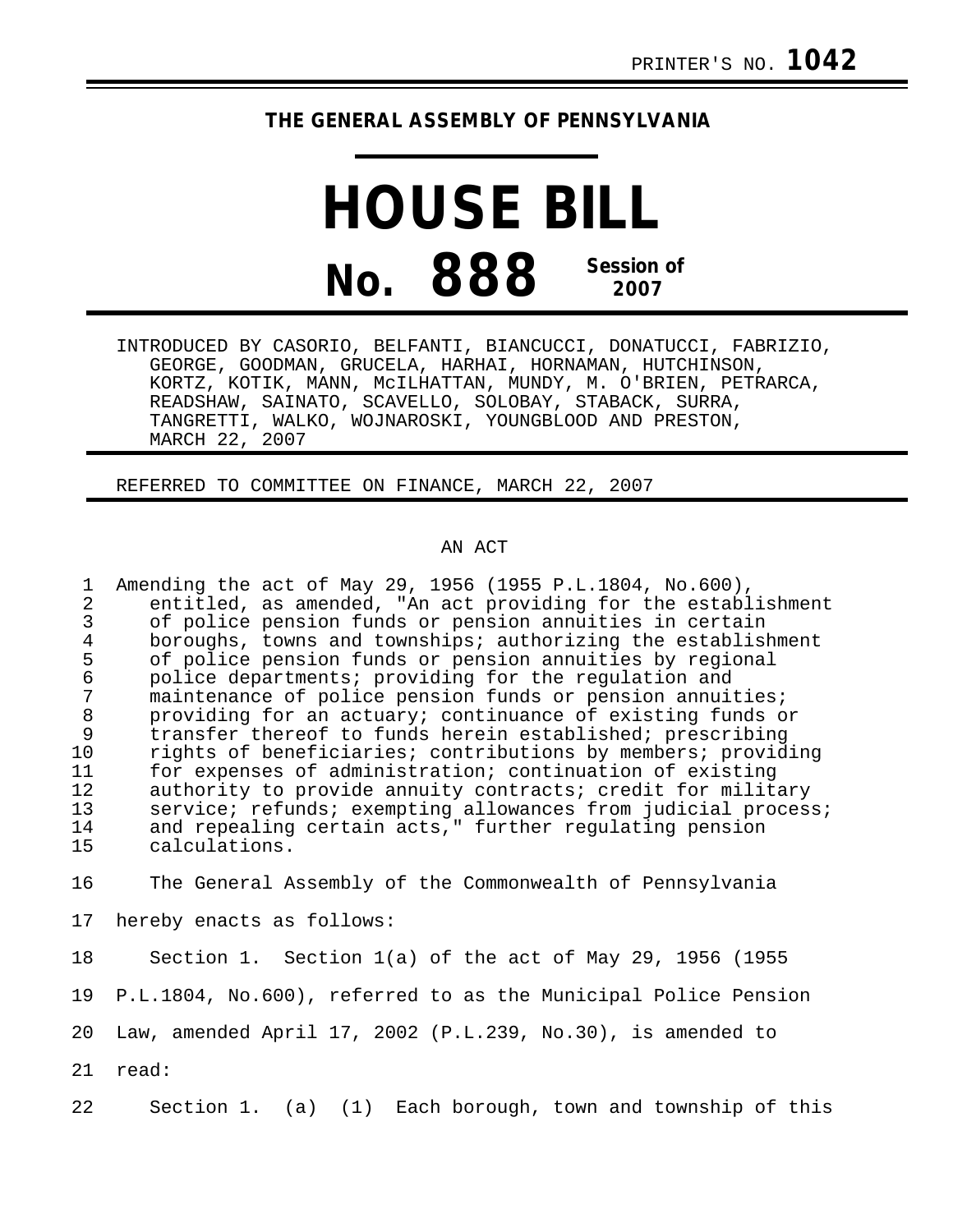1 Commonwealth maintaining a police force of three or more full-2 time members and each regional police department shall, and all 3 other boroughs, towns or townships may, establish, by ordinance 4 or resolution, a police pension fund or pension annuity to be 5 maintained by a charge against each member of the police force, 6 by annual appropriations made by the borough, town, township or 7 regional police department, by payments made by the State 8 Treasurer to the municipal treasurer from the moneys received 9 from taxes paid upon premiums by foreign casualty insurance 10 companies for purposes of pension retirement for policemen, and 11 by gifts, grants, devises or bequests granted to the pension 12 fund pursuant to section two of this act.

13 (2) Such fund shall be under the direction of the governing 14 body of the borough, town, township or regional police 15 department, and applied under such regulations as such governing 16 body, by ordinance or resolution, may prescribe for the benefit 17 of such members of the police force as shall receive honorable 18 discharge therefrom by reason of age and service, or disability, 19 and may prescribe for the benefit (i) of surviving spouses, and 20 if no spouse survives or if he or she survives and subsequently 21 dies, then (ii) of child or children under the age of eighteen 22 years or, if attending college, under or attaining the age of 23 twenty-three years, of members of the police force or of members 24 retired on pension.

25 (3) All such pensions as shall be allowed to those who are 26 retired by reason of disabilities shall be in conformity with a 27 uniform scale.

28 (4) The surviving spouse of a member of the police force or 29 a member who retires on pension who dies or if no spouse 30 survives or if he or she survives and subsequently dies, then 20070H0888B1042 - 2 -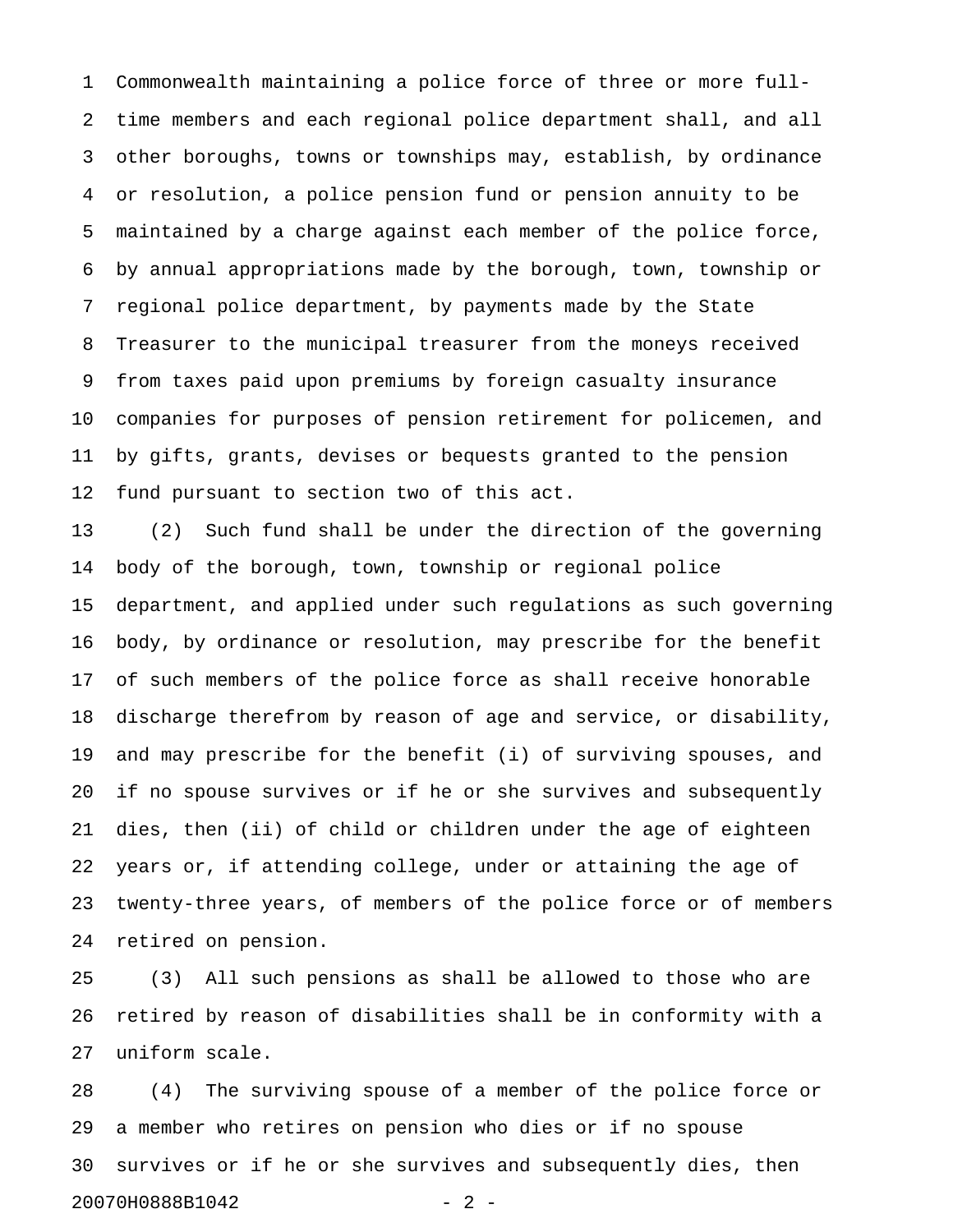1 the child or children under the age of eighteen years or, if 2 attending college, under or attaining the age of twenty-three 3 years, of a member of the police force or a member who retires 4 on pension who dies, shall, during her lifetime in the case of a 5 surviving spouse or until reaching the age of eighteen years or, 6 if attending college, under or attaining the age of twenty-three 7 years in the case of a child or children, be entitled to receive 8 a pension calculated at no less than [fifty] sixty per centum of 9 the pension the member was receiving or would have been 10 receiving had he been retired at the time of his death.

11 (5) The surviving spouse of a member of the police force who 12 dies before his pension has vested or if no spouse survives or 13 if he or she survives and subsequently dies, the child or 14 children under the age of eighteen years or, if attending 15 college, under or attaining the age of twenty-three years, of 16 the member of the police force shall be entitled to receive 17 repayment of all money which the member invested in the pension 18 fund plus interest or other increases in value of the member's 19 investment in the pension fund unless the member has designated 20 another beneficiary for this purpose.

21 \* \* \*

22 Section 2. Section  $5(c)$ ,  $(f)$  and  $(g)(1)$  of the act, amended 23 February 18, 1998 (P.L.158, No.24) and December 22, 2005 24 (P.L.466, No.89), are amended to read:

25 Section 5. \* \* \*

26 (c) Monthly pension or retirement benefits other than length 27 of service increments shall be computed at one-half the monthly 28 average salary of such member during not more than the last 29 sixty nor less than the last [thirty-six] twenty-four months of 30 employment. Such pension or retirement benefits for any month 20070H0888B1042 - 3 -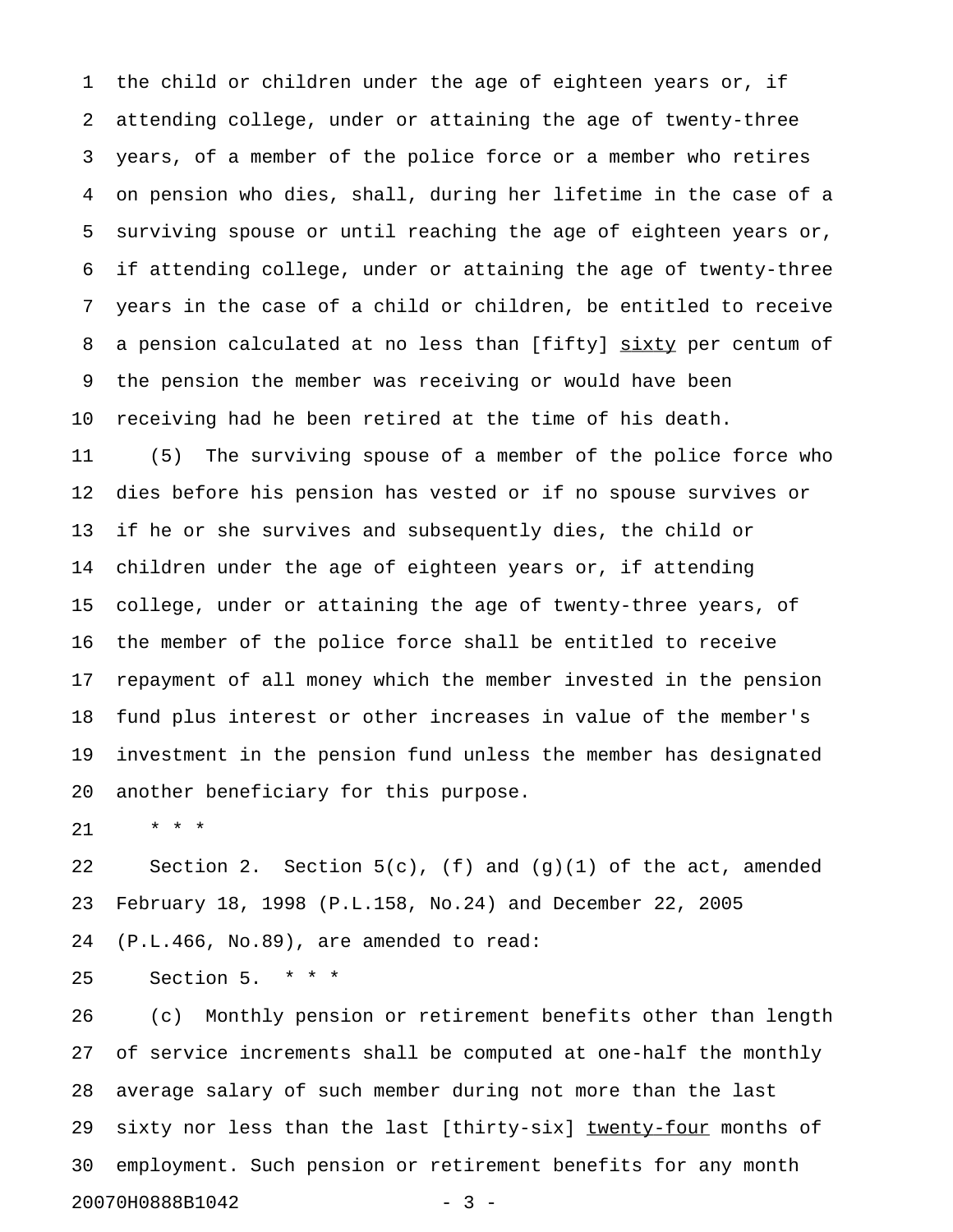1 shall be computed as the sum of (1) any pension benefits from 2 pension plans heretofore established by a private organization 3 or association for the members of the police force but only to 4 the extent that this Commonwealth or any of its municipalities 5 shall have contributed to such pension plan moneys raised by 6 taxation; (2) if positions covered by the fund are included in 7 an agreement under the Federal Social Security Act, up to 8 seventy-five per centum of his full social security old-age 9 insurance benefit calculated in accordance with the provisions 10 of the Federal Social Security Act in effect on the date of his 11 termination of employment, except that such amount shall be 12 included only upon attainment of the age at which the officer 13 would be eligible to receive full social security old-age 14 insurance benefits and in determining such eligibility and such 15 amount only compensation for services actually rendered by the 16 officer and covered by the police pension fund shall be 17 included; and (3) benefits from the police pension fund 18 established pursuant to this act to the extent necessary to 19 bring the total benefits in any month up to one-half the 20 aforesaid monthly average salary except that any officer who 21 receives pension or retirement benefits from any plan 22 established at any time pursuant to this act and who is also 23 entitled to receive social security old-age insurance benefits 24 shall not regardless of when the officer retired from active 25 service have his pension or retirement benefits offset or 26 reduced by more than seventy-five per centum of the social 27 security old-age insurance benefits which he receives. 28 \* \* \*

29 (f) Any borough, town, township or regional police 30 department may establish and pay length of service increments 20070H0888B1042 - 4 -